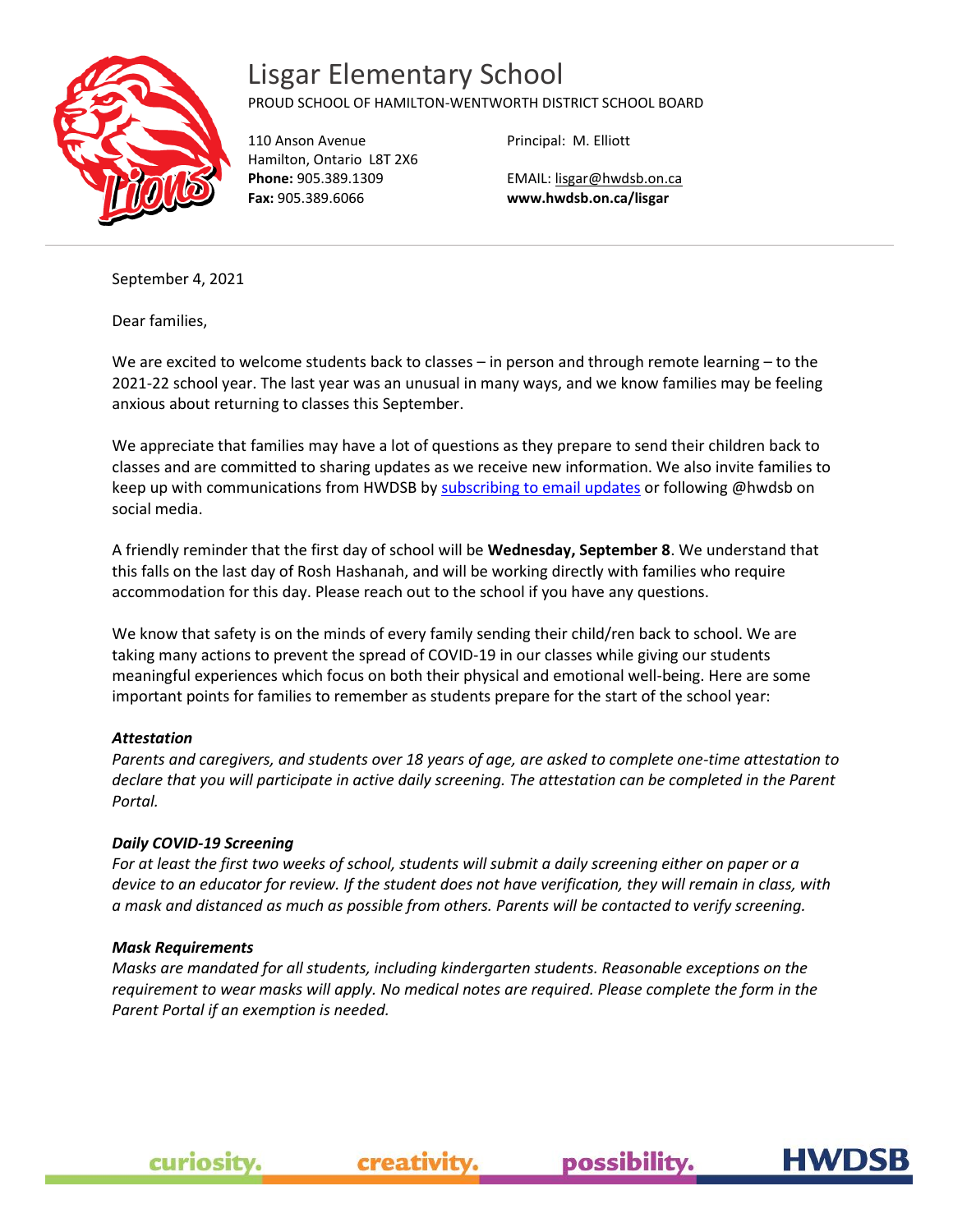## Lisgar Elementary School



PROUD SCHOOL OF HAMILTON-WENTWORTH DISTRICT SCHOOL BOARD

110 Anson Avenue Hamilton, Ontario L8T 2X6 **Phone:** 905.389.1309 **Fax:** 905.389.6066

Principal: M. Elliott

EMAIL[: lisgar@hwdsb.on.ca](mailto:lisgar@hwdsb.on.ca) **www.hwdsb.on.ca/lisgar**

#### *Privacy and Immunization Status*

*HWDSB's immunization disclosure policy is in effect, and all schools will follow provincial guidelines regarding vaccinations requirements. As students and staff come together in schools, we remind everyone that individual health information, including vaccination status, is confidential. In order to support an inclusive and respectful school environment, we ask families to not engage in conversations around vaccination opinions or ask for vaccination status of other students, staff or teachers.*

#### *Case Management*

*HWDSB will continue to work with Hamilton Public Health services to confirm details related to contract tracing as well as procedures related to dismissed cohorts and closures. Information on confirmed cases of COVID-19 that involve a student or staff member in a school setting will be posted on the COVID-19 Advisory Dashboard. In the interest of privacy, information will not identify the student or staff member that has received a positive COVID-19 test.*

#### *Visitors and Volunteers*

*Access to the school will be very limited for parents and caregivers. There will be a temporary pause on welcoming volunteers in our school as staff await more information from the Ministry of Education about how the Immunization Disclosure Policy impacts them.*

#### *Ventilation*

*Families may access ventilation information by following: [https://www.hwdsb.on.ca/about/school](https://www.hwdsb.on.ca/about/school-renewal/ventilation/)[renewal/ventilation/](https://www.hwdsb.on.ca/about/school-renewal/ventilation/)*

#### *Making Wellness a Priority*

*When it comes to our students, wellness comes first. That's why we're introducing a new welcoming, inclusive initiative to help students as they return to school. Reimagining Wellness is a series of activities and lessons which address needs highlighted during school closures for COVID-19: the need for safety, routine, support, growth, community and more. Short activities covering weekly themes such as personal and collective identity, understanding and managing emotions, self-care and more will be woven into your child/ren's learning schedule.*

#### *Return to Athletics*

*Plans are underway for a safe return to athletics, after the pause on extracurricular last year brought hardship to students, staff and communities like. Read the update on athletics here.*

#### *Transportation*

*Parents of qualifying students will be able to confirm their transportation arrangements on the HWSTS Transportation Portal. If your qualifying student won't be using school bus services and would like to optout of transportation, please follow this opt-out link to complete the Decline Transportation Form.*

creativity.

possibility.

**HWDS** 

curiosity.